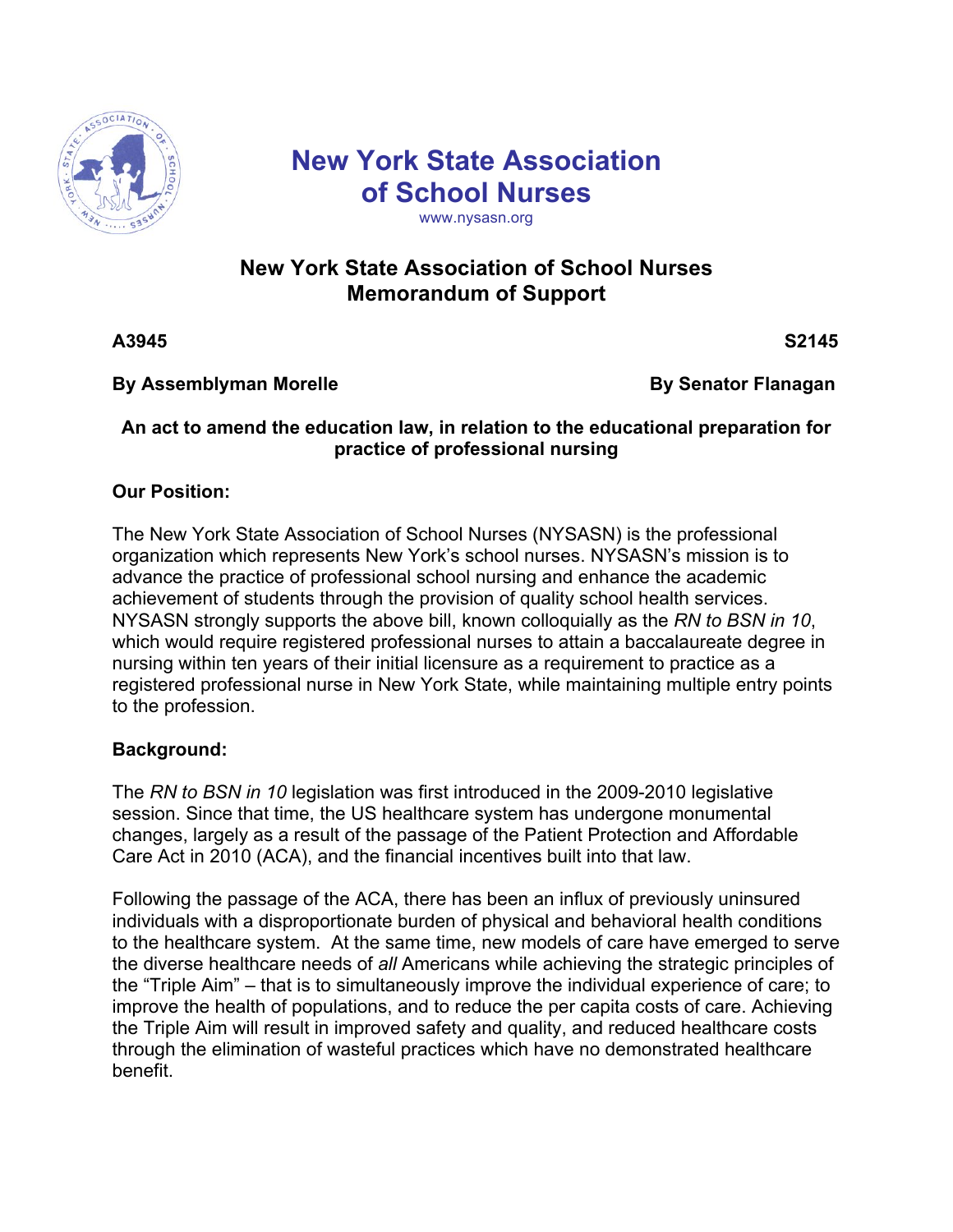#### **Emerging Models of Care:**

The principles of the Triple Aim have resonated with all stakeholders: clinicians, the general public, policy makers and government and third party payers. Payment reforms are increasingly rewarding coordination of care to ensure best outcomes and penalizing poor outcomes. In the ambulatory setting, new integrated models of care such as the Patient Centered Medical Home (PCMH) and Accountable Care Organizations (ACO) have emerged to provide safe, coordinated, and value-based care. Healthcare is increasingly focused on managing chronic health conditions through care coordination, and moving from the acute care setting to the ambulatory care setting.

#### **Policy Implications for New York's Professional Registered Nurses:**

It is increasingly evident that there is a significant gap between the research knowledge which demonstrates the positive impact of nursing education on improved patient outcomes, and the current legal requirements for licensure as a registered nurse in New York State.

Nurses prepared at the baccalaureate level have the additional coursework needed to meet the demands of our rapidly changing healthcare system. This includes nursing research, leadership, quality improvement, systems thinking, nursing management, the physical and social sciences, and population, public and community health.<sup>1</sup> Baccalaureate graduates are thus equipped with a broader understanding of the various cultural, economic, political and social issues which are both determinants of health, and influencers of healthcare delivery.2 This advanced coursework prepares baccalaureate-prepared nurses for a broader scope of practice, enabling them to function autonomously at the 'top of their license' in the emerging models of care.

Nursing research consistently shows a clear link between higher levels of nursing education and better patient outcomes. These outcomes include lower mortality, lower congestive heart failure mortality, lower failure to rescue rates, lower incidence of decubitus ulcers, lower deep venous thrombosis and pulmonary embolism rates, as well as shorter lengths of stay in the hospital. $3,4$  In addition, numerous policy positions have addressed the need for nurses to advance their education. The 2013 Robert Wood Johnson Foundation, an organization whose mission is to improve the health and health care of all Americans, issued a newsletter titled "The Case for Academic Progression" which focused on the evidence linking better patient outcomes to baccalaureate and

 $1$  American Association of Colleges of Nursing (2014) Fact Sheet: The Impact of Education on Nursing practice. Available at: http://www.aacn.nche.edu/media-relations/EdImpact.pdf<sup>2</sup> *Ibid.* 

 $3$  Blegen, M.A., Goode, C.J., Park, S.H., Vaughn, T. & Spetz, J. (2013) Baccalaureate education in nursing and patient outcomes. *Journal of Nursing Education*, 43(2), 89-94.<br><sup>4</sup> Kendall-Gallagher, D., Aiken, L, Sloane, D.M. & Cimiotti, J.P. (2011) Nurse specialty certification, inpatient

mortality, and failure to rescue. *Journal of Nursing Scholarship*, 43(2), 188-194.